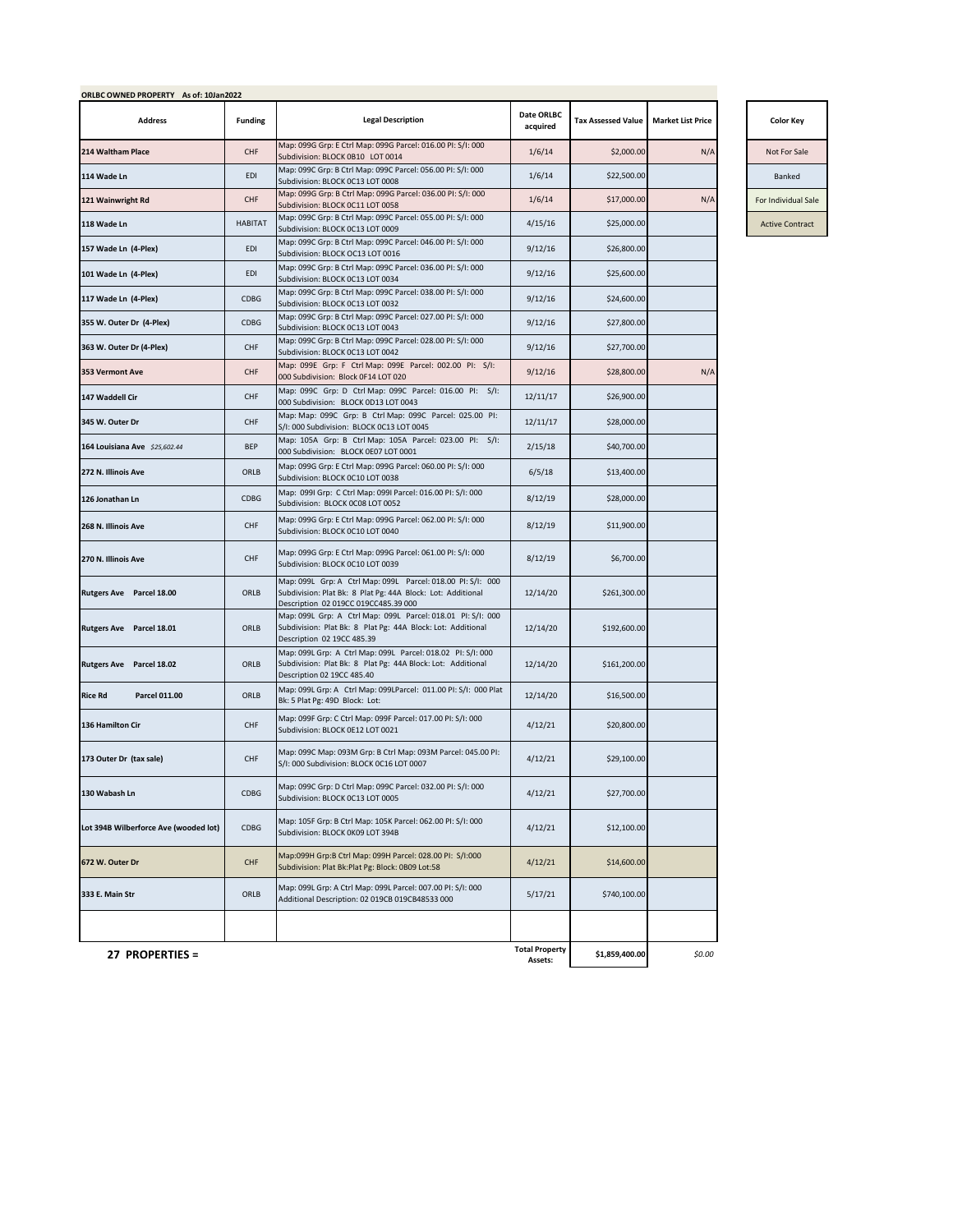| <b>ORLBC DISPOSED PROPERTY</b> | As of: 10 Jan 2022 |                        |                            |              |                             |  |
|--------------------------------|--------------------|------------------------|----------------------------|--------------|-----------------------------|--|
| <b>Address</b>                 | Block / Lot        | <b>Dispostion Type</b> | <b>Disposition</b><br>Date | <b>Sale</b>  | <b>New Owner</b>            |  |
| 133 Johnson Rd                 | OC09 / 0066        | Donated CDBG           | 6/2/15                     | \$1.00       | <b>ADFAC</b>                |  |
| 103 Jay Ln                     | 0C09 / 0069        | Donated CDBG           | 6/2/15                     | \$1.00       | <b>ADFAC</b>                |  |
| 101 Decatur Rd                 | 0E20 / 0035        | Sold CHF               | 6/19/15                    | \$12,680.00  | Linda Mayes Evans           |  |
| 175 Outer Dr (renovated)       | 0C16 / 0006        | Sold                   | 6/26/15                    | \$72,810.24  | Regina McKinney             |  |
| 138 S. Purdue                  | 0k14 / 0065        | Sold CHF               | 8/31/15                    | \$11,530.00  | Terri M. Gilbert            |  |
| 212 N. Illinois Ave            | 0E11/0016          | 118 Wade LnTraded CDBG | 4/16/16                    | \$0.00       | Habitat Anderson Co.        |  |
| 121 Goucher Cir                | 0J15 / 0047        | Sold CDBG              | 7/13/16                    | \$9,507.35   | Kelvin Stokes               |  |
| 507 W. Outer Dr                | 0B11/0035          | Donated CDBG           | 8/29/17                    | \$1.00       | Habitat Anderson Co.        |  |
| 107 S. Walker Ln               | 0B11/0036          | Donated                | 8/29/17                    | \$1.00       | Habitat Anderson Co.        |  |
| 117 Houston Ave                | 0K10 / 0037        | Sold CHF               | 11/3/17                    | \$9,000.00   | Dennis Friendly             |  |
| 106 Pembroke Rd                | 0K13/0008          | Sold CDBG              | 4/10/18                    | \$17,000.00  | Wesley & Judith Delaney     |  |
| 313 W. Faunce Rd               | 0B10 0031          | Sold CHF               | 4/20/18                    | \$15,000.00  | <b>Martin Home Builders</b> |  |
| 107 Euclid Place               | 0C22 / 0010        | Sold CHF               | 4/20/18                    | \$15,000.00  | <b>Martin Home Builders</b> |  |
| 223 Hillsided Rd               | 0D11 / 0073        | Sold CDBG              | 7/25/18                    | \$14,000.00  | Camp Island Key (FPF)       |  |
| 103 Bennett Ln                 | OL11 / 0013        | Sold CDBG              | 12/1/18                    | \$6,500.00   | Eric Roberson               |  |
| 115 Warrior Cir                | 0B10/0031          | Sold CDBG              | 2/28/19                    | \$8,500.00   | Wesley W. Gibson Const      |  |
| 608 W. Outer Dr                | 0B10 / 0008        | Sold CDBG              | 2/28/19                    | \$8,500.00   | Wesley W. Gibson Const      |  |
| 106 Waddell Pl                 | OC13 / 0003        | Replatting             | 5/26/20                    | \$1.00       | <b>ORHADC</b>               |  |
| 105 Waddell Pl                 | 0D13 / 0041        | Replatting             | 5/26/20                    | \$1.00       | ORHADC                      |  |
| 108 Waddell Pl                 | OC13 / 0002        | Replatting             | 5/26/20                    | \$1.00       | ORHADC                      |  |
| 111 Waddell Pl                 | OC13 / 0001        | Replatting             | 5/26/20                    | \$1.00       | <b>ORHADC</b>               |  |
| 114-116 Lawton Rd              | 0D07 / 0036        | Donated                | 6/18/19                    | \$1.00       | Habitat Anderson Co.        |  |
| 394 Robertsville Rd            | 0B08/0079          | Sold BEP               | 2/27/20                    | \$4,500.00   | <b>ADFAC</b>                |  |
| 247 Highland Ave               | 0D12/0027          | Sold CDBG              | 9/20/19                    | \$15,000.00  | <b>Martin Home Builders</b> |  |
| 125 Wellington Cir             | 0A08/0041          | Sold CHF               | 9/20/19                    | \$15,000.00  | <b>Martin Home Builders</b> |  |
| 125 Wainwright Rd              | 0C11/0060          | Sold CHF               | 9/26/19                    | \$10,000.00  | Wesley W. Gibson Const      |  |
| 116 Jarrett Ln                 | 0D09/0031          | Sold CDBG              | 12/1/19                    | \$4,300.00   | Habitat Anderson Co.        |  |
| 398 W. Outer Dr                | 0C13/0039          | Sold CDBG              | 12/27/19                   | \$12,500.00  | C&C Ventures, LLC           |  |
| 115 S. Lansing                 | 0E07/005           | Sold CHF               | 12/27/19                   | \$110,000.00 | Magnify Capital R.E.        |  |
| 132 Hamilton Cir               | 0E12/0022          | Sold CDBG              | 3/16/20                    | \$4,500.00   | <b>TORCH</b>                |  |
| 128 Hamilton Cir               | 0E12/0023          | Sold CHF               | 3/16/20                    | \$4,500.00   | <b>TORCH</b>                |  |
| 252 Highland Ave               | 0C12/0071          | Sold CDBG              | 7/29/20                    | \$8,000.00   | <b>Wesley Gibson Const</b>  |  |
| 124 Wainwright Rd              | 0C11/0073          | Sold EDI               | 7/29/20                    | \$8,000.00   | Wesley Gibson Const         |  |
| 134 Houston Ave                | 0K10/0056          | Sold CDBG              | 8/25/20                    | \$5,000.00   | Cassandra Stewart           |  |
| 145 Spellman Rd                | 0L09/0002          | Sold CDBG              | 9/21/20                    | \$10,500.00  | Josie Widner                |  |
| 110-112 Walnut Ln              | 0C11/0010          | Sold CHF               | 1/14/21                    | \$10,000.00  | Wesley Gibson Const         |  |
| 672 W. Outer Dr                | 0B09/0058          | Sold CHF               | 6/29/21                    | \$14,750.00  | <b>Martin Home Builders</b> |  |
| 389 W. Outer Dr                | 0C13/39            | Sold CDBG              | 7/27/21                    | \$1,170.00   | <b>ADFAC</b>                |  |
| 207 Butler Rd                  | 0D04 / 0Q17        | Sold BEP               | 7/27/21                    | \$1,170.00   | <b>ADFAC</b>                |  |
| 113 Bettis Ln                  | 0L10/0034          | Sold CHF               | 7/27/21                    | \$16,422.05  | Josie Widner                |  |
| 112 Bennett Ln                 | 0M11/0001          | Sold CDBG              | 7/27/21                    | \$16,583.37  | Josie Widner                |  |
| 158 California Ave             | 0D21/0011          | Sold CHF               | 1/10/22                    | \$5,000.00   | C&C Ventures, LLC           |  |
| 160 California Ave             | 0D21/037X          | Sold CHF               | 1/10/22                    | \$5,000.00   | C&C Ventures, LLC           |  |
| 160A California Ave            | 0D21/036X          | Sold CHF               | 1/10/22                    | \$5,000.00   | C&C Ventures, LLC           |  |
|                                |                    |                        |                            |              |                             |  |
|                                |                    |                        |                            | \$486,932.01 |                             |  |